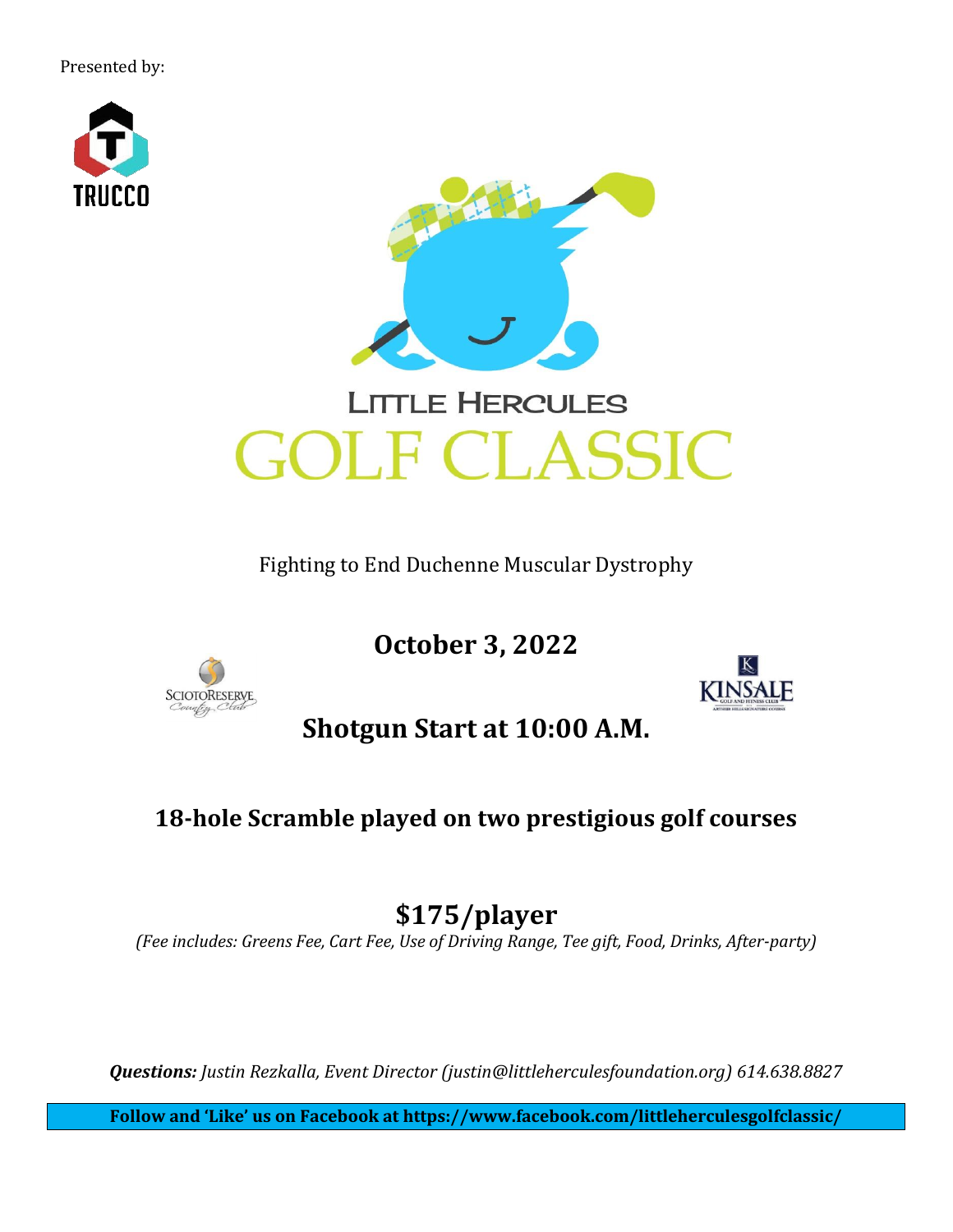## **Event Overview**



The Little Hercules Golf Classic raises awareness and funds to help fight Duchenne Muscular Dystrophy ("DMD").

#### **What's DMD?**

DMD is a progressive muscle-wasting condition in which those diagnosed are unable to produce dystrophin, a protein essential for the repair and stability of muscle. It is the leading genetic killer of children. DMD occurs almost exclusively in males, at a rate of approximately 1 in 5,000 births. Children are usually diagnosed when they start showing muscle weakness around the age of 4 and lose the ability to walk between the ages of 8-12. Each year, muscle is damaged, quickly leading to paralysis and ultimately heart or lung muscle failure in early adulthood. Right now, **DMD is 100% fatal**.

#### **Where does my money go?**

All money raised will go to Little Hercules Foundation ("LHF"), a non-profit 501 (c) (3) organization based in Dublin, Ohio. LHF is on a mission to improve the lives of those diagnosed with DMD through four main pillars: Advocacy, Awareness, Family Assistance and Funding Research. LHF has been able to change lives by assisting families get insurance approval, acquire medical equipment, and provide funding for very promising research that is now underway in human clinical trial.

#### **What does the event include?**

Golf is played as an 18-hole, 4-man scramble and prizes are awarded to the top winning teams at each course. Player registration fee includes greens fee, cart fee, and use of driving range. Each player will also be able to enjoy food and drinks on the course from our sponsors as well as entrance to the after-party. The after-party is hosted at Scioto Reserve Country Club for all players. Players gather to conclude the round and enjoy a program with raffle prize drawings, live and silent auction, time with our honorary chairperson, and a meal.

#### **What makes our event unique?**

The Little Hercules Golf Classic started in 2016. With overwhelming support from corporate sponsors, private donors, and 200 players and attendees each year, LHF has raised just over \$320,000! Our goal is to drive awareness about DMD and LHF within the local community. We aim to build lasting partnerships with sponsors and supporters and host a premiere golf event that players will want to play in each year. Below are just a few ways that our event stands out:

- Our event is hosted on two golf courses. Players can elect a course preference at registration.
- On-course food and beverages provided to all player from generous donors.
- Players are entertained with unique on course challenges and games during the round.
- Hole-in-one prizes include the chance to win a car on designated par 3's.
- Stick around after the event for an after-party and you can rub elbows with local celebrities.
- Our live and silent auctions include one-of-a-kind items, experiences, and vacation packages.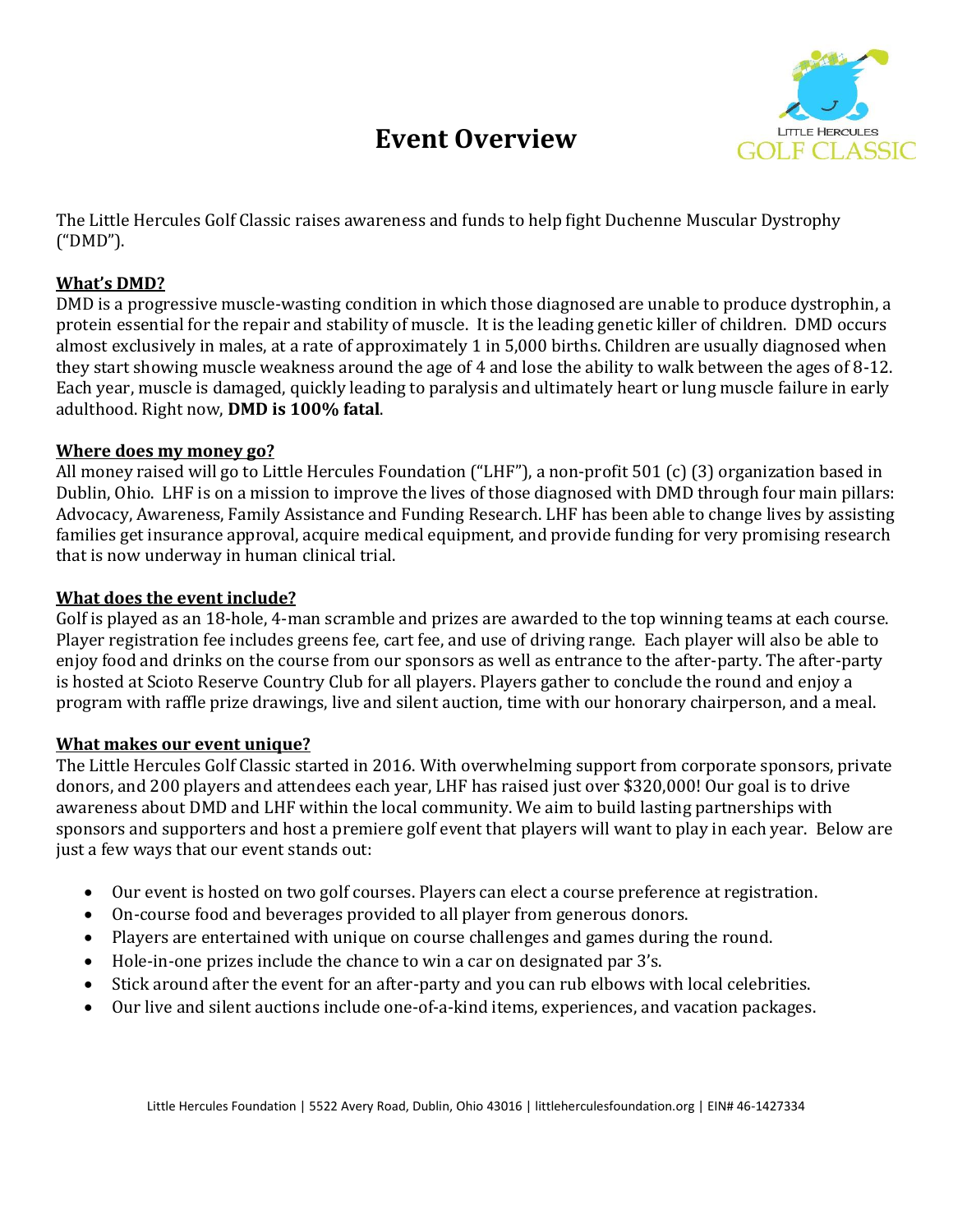# **Sponsorship Levels**



#### **Presenting Sponsor (\$10,000)** *(Limit 1)*

- $\frac{1}{2}$  Fig. 2 teams (8 players) into the event
- $\sim$  any Name/Logo on all scorecards and pin flags
- $\mu$ splay banner with company name/logo at check-in on both courses
- Four hole sponsor signs (two per course) on contest holes
- Company name/logo prominently displayed on all golf cart signage and scorecards
- Website and social media exposure
- Tournament sponsor gift

### **Course Sponsor (\$4,000)** *(Limit 2)*

- Entrance for 1 team (4 players) into the event
- Company Name/Logo on all scorecards at sponsored course
- Display banner with company name/logo at check-in on sponsored course
- Two hole sponsorship signs at sponsored course on contest holes
- Website and social media exposure
- Tournament sponsor gift

#### **Event Sponsor (\$2,500)**

- Entrance for 1 team (4 players) into the event
- Two hole sponsorship signs (one per course)
- Opportunity to provide marketing materials to players
- Website and social media exposure
- Tournament sponsor gift

#### **Bar/Patio Sponsor (\$1,500)** *(Limit 2)*

- Entrance for 2 players into the event
- Company Name/Logo on drink tickets
- Recognition sign in bar/patio area
- 20 beverage tickets for the event
- Website and social media exposure

#### **Beverage Cart Sponsor (\$1,000)** *(Limit 4)*

- Entrance for 1 player into the event
- Company Name/Logo on one beverage cart
- 10 beverage tickets for the event
- Website and social media exposure